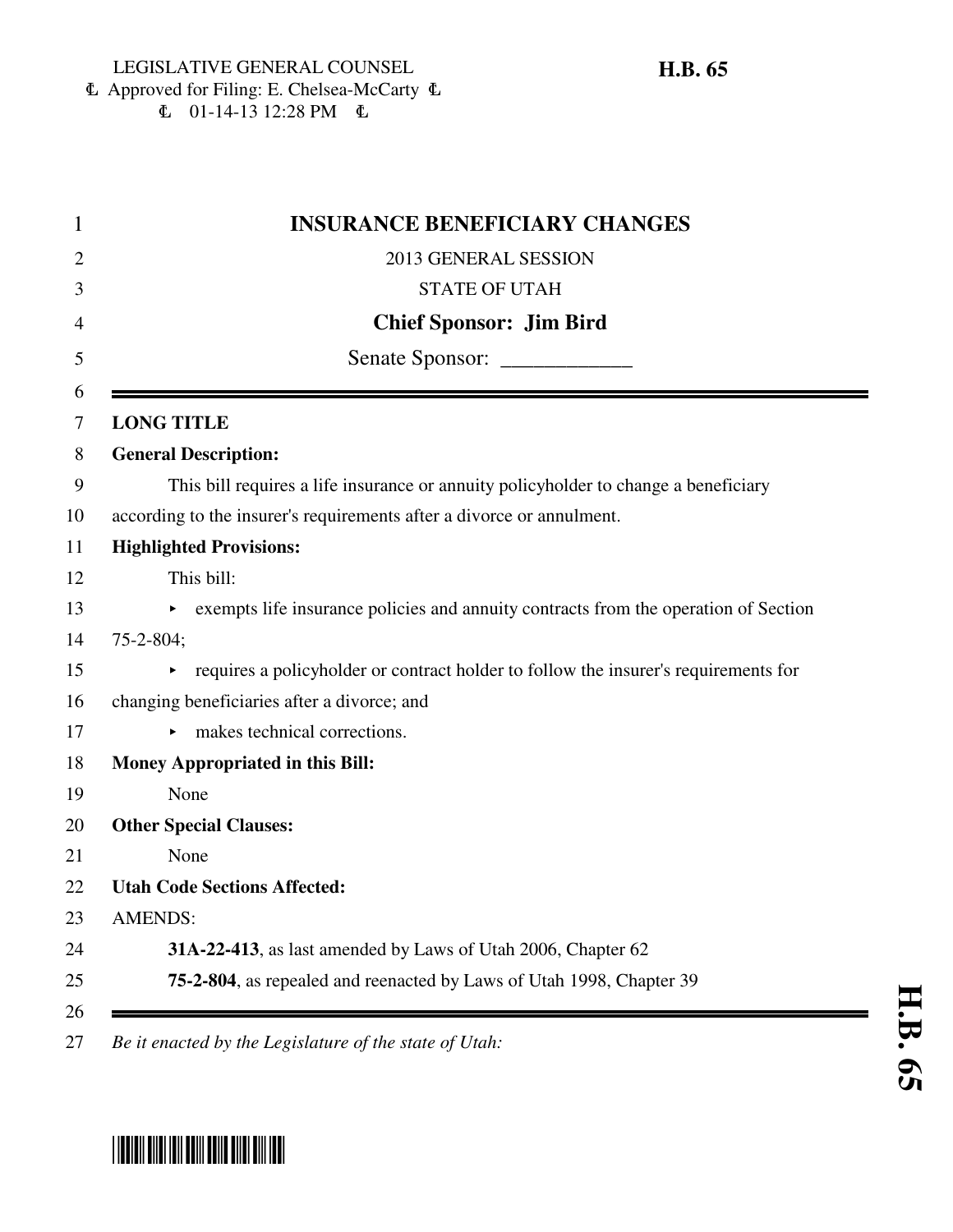28 Section 1. Section **31A-22-413** is amended to read: 29 **31A-22-413. Designation of beneficiary.** 30 (1) Subject to Subsection 31A-22-412(2), no life insurance policy or annuity contract 31 may restrict the right of a policyholder or certificate holder: 32 (a) to make an irrevocable designation of beneficiary effective immediately or at some 33 subsequent time; or 34 (b) if the designation of beneficiary is not explicitly irrevocable, to change the 35 beneficiary without the consent of the previously designated beneficiary. Subsection 36 75-6-201(1)(c) applies to designations by will or by separate writing. 37 (2) (a) An insurer may prescribe formalities to be complied with for the change of 38 beneficiaries, but those formalities may only be designed for the protection of the insurer. 39 [The] Notwithstanding Section 75-2-804, the insurer discharges its obligation under the 40 insurance policy or certificate of insurance if it pays the properly designated beneficiary unless 41 it has actual notice of either an assignment or a change in beneficiary designation made 42 pursuant to Subsection (1)(b)  $\left[ \text{or} \text{Section 75-2-804} \right]$ . 43 (b) The insurer has actual notice if the formalities prescribed by the policy are 44 complied with, or if the change in beneficiary has been requested in the form prescribed by the 45 insurer and delivered to an agent representing the insurer at least three days prior to payment to 46 the earlier properly designated beneficiary. 47 Section 2. Section **75-2-804** is amended to read: 48 **75-2-804. Definitions -- Revocation of probate and nonprobate transfers by** 49 **divorce -- Effect of severance -- Revival -- Protection of payors, third parties, and bona** 50 **fide purchasers -- Personal liability of recipient -- No revocation by other changes of** 51 **circumstances -- No revocation of life insurance beneficiary.** 52 (1) As used in this section: 53 (a) "Disposition or appointment of property" includes a transfer of an item of property 54 or any other benefit to a beneficiary designated in a governing instrument. 55 (b) "Divorce or annulment" means any divorce or annulment, or any dissolution or 56 declaration of invalidity of a marriage, that would exclude the spouse as a surviving spouse 57 within the meaning of Section 75-2-802. A decree of separation that does not terminate the 58 status of husband and wife is not a divorce for purposes of this section.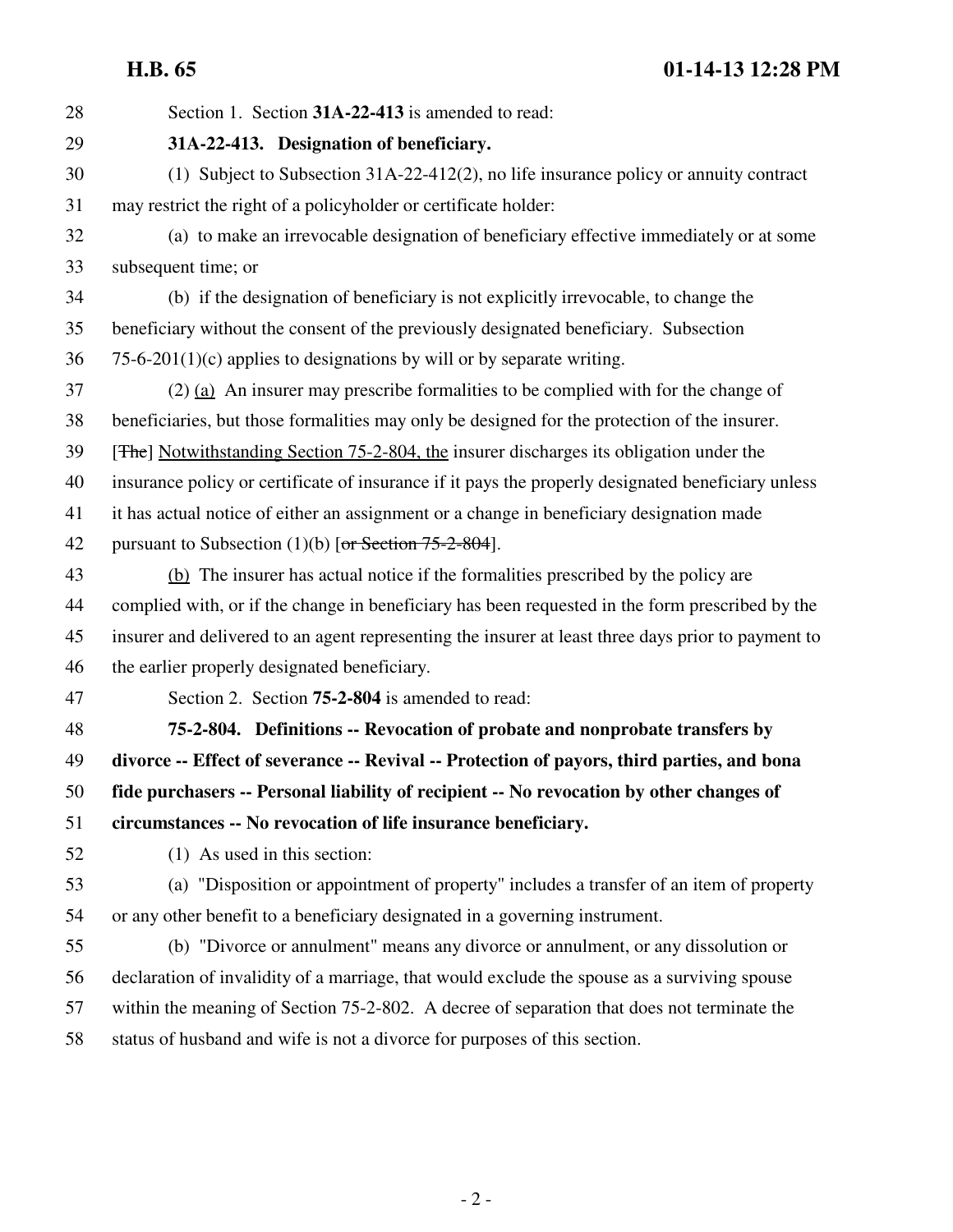## **01-14-13 12:28 PM H.B. 65**

59 (c) "Divorced individual" includes an individual whose marriage has been annulled. 60 (d) "Governing instrument" means a governing instrument executed by the divorced 61 individual before the divorce or annulment of  $[\overline{\text{his}}]$  the individual's marriage to  $[\overline{\text{his}}]$  the 62 individual's former spouse.

63 (e) "Relative of the divorced individual's former spouse" means an individual who is 64 related to the divorced individual's former spouse by blood, adoption, or affinity and who, after 65 the divorce or annulment, is not related to the divorced individual by blood, adoption, or 66 affinity.

67 (f) "Revocable," with respect to a disposition, appointment, provision, or nomination, 68 means one under which the divorced individual, at the time of the divorce or annulment, was 69 alone empowered, by law or under the governing instrument, to cancel the designation in favor 70 of [his] the individual's former spouse or former spouse's relative, whether or not the divorced 71 individual was then empowered to designate [himself] another in place of [his] the individual's 72 former spouse or in place of [his] the individual's former spouse's relative and whether or not 73 the divorced individual then had the capacity to exercise the power.

74 (2) Except as provided by the express terms of a governing instrument, a court order, 75 or a contract relating to the division of the marital estate made between the divorced 76 individuals before or after the marriage, divorce, or annulment, the divorce or annulment of a 77 marriage:

78 (a) revokes any revocable:

79 (i) disposition or appointment of property made by a divorced individual to [his] the 80 individual's former spouse in a governing instrument and any disposition or appointment 81 created by law or in a governing instrument to a relative of the divorced individual's former 82 spouse;

83 (ii) provision in a governing instrument conferring a general or nongeneral power of 84 appointment on the divorced individual's former spouse or on a relative of the divorced 85 individual's former spouse; and

86 (iii) nomination in a governing instrument, [nominating] which nominates a divorced 87 individual's former spouse or a relative of the divorced individual's former spouse to serve in 88 any fiduciary or representative capacity, including a personal representative, executor, trustee, 89 conservator, agent, or guardian; and

- 3 -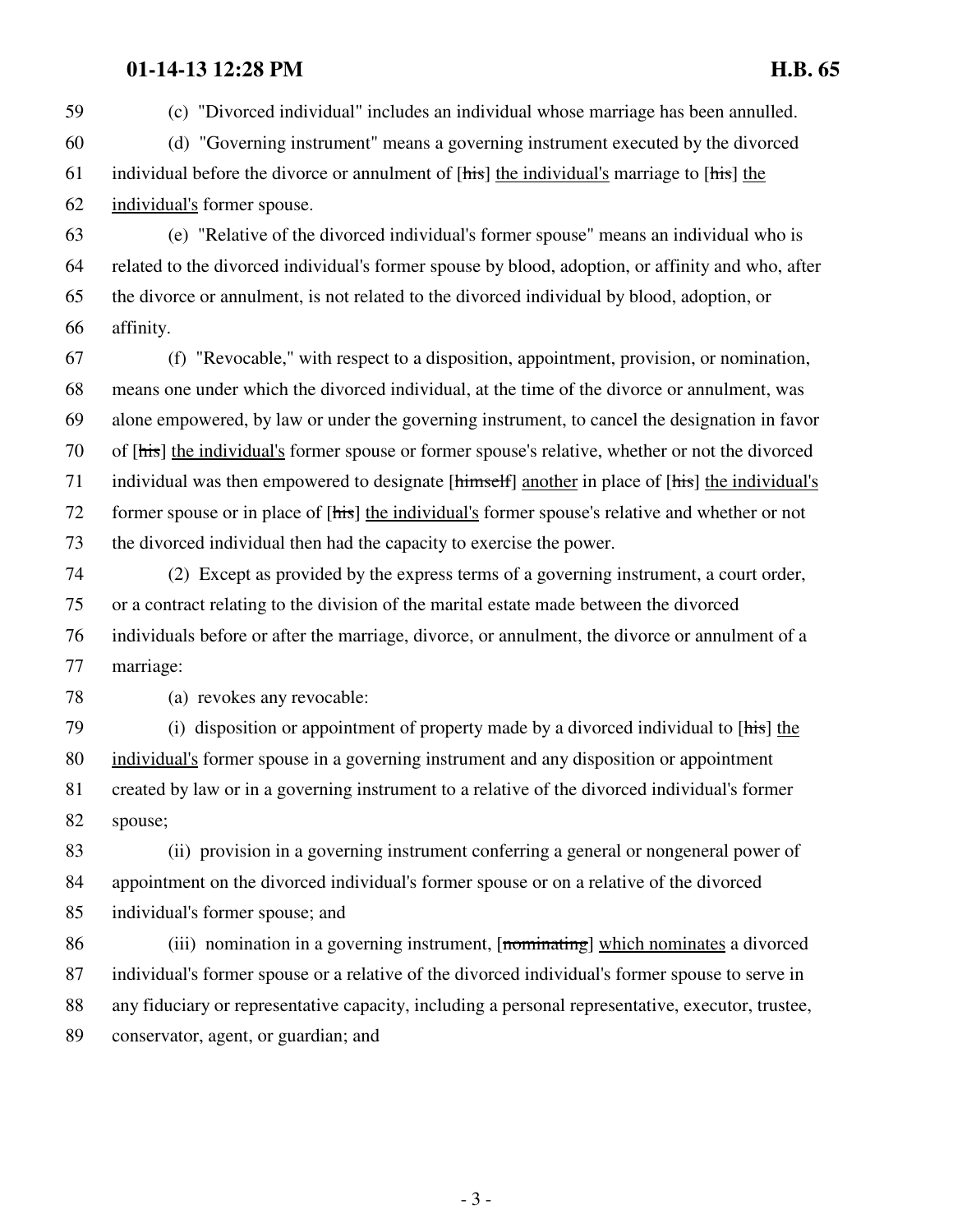# **H.B. 65 01-14-13 12:28 PM**

- 90 (b) severs the interests of the former spouses in property held by them at the time of the 91 divorce or annulment as joint tenants with the right of survivorship, transforming the interests 92 of the former spouses into tenancies in common.
- 93 (3) This section does not apply to the designation of a beneficiary of a life insurance 94 policy or annuity contract. A policyholder or certificate holder who obtains a divorce or 95 annulment shall request a beneficiary change in the form required by the insurer in accordance 96 with Section 31A-22-413.
- 97  $\left[\left(\frac{3}{2}\right)\right]$  (4) A severance under Subsection (2)(b) does not affect any third-party interest in 98 property acquired for value and in good faith reliance on an apparent title by survivorship in the 99 survivor of the former spouses unless a writing declaring the severance has been noted, 100 registered, filed, or recorded in records appropriate to the kind and location of the property, 101 which are relied upon, in the ordinary course of transactions involving such property, as 102 evidence of ownership.
- 103  $[(4)] (5)$  Provisions of a governing instrument are given effect as if the former spouse 104 and relatives of the former spouse disclaimed all provisions revoked by this section or, in the 105 case of a revoked nomination in a fiduciary or representative capacity, as if the former spouse 106 and relatives of the former spouse died immediately before the divorce or annulment.
- 107  $[(5)] (6)$  Provisions revoked solely by this section are revived by the divorced 108 individual's remarriage to the former spouse or by a nullification of the divorce or annulment.
- 109  $[(6)]$  (7) No change of circumstances other than as described in this section and in 110 Section 75-2-803 effects a revocation.
- 111  $[\langle \overline{\tau} \rangle]$  (8) (a) A payor or other third party is not liable for having made a payment or 112 transferred an item of property or any other benefit to a beneficiary designated in a governing 113 instrument affected by a divorce, annulment, or remarriage, or for having taken any other 114 action in good faith reliance on the validity of the governing instrument, before the payor or 115 other third party received written notice of the divorce, annulment, or remarriage. A payor or 116 other third party is liable for a payment made or other action taken after the payor or other third 117 party received written notice of a claimed forfeiture or revocation under this section.
- 118 (b) Written notice of the divorce, annulment, or remarriage under Subsection  $[*(7)*]$ 119 (8)(a) shall be mailed to the payor's or other third party's main office or home by registered or 120 certified mail, return receipt requested, or served upon the payor or other third party in the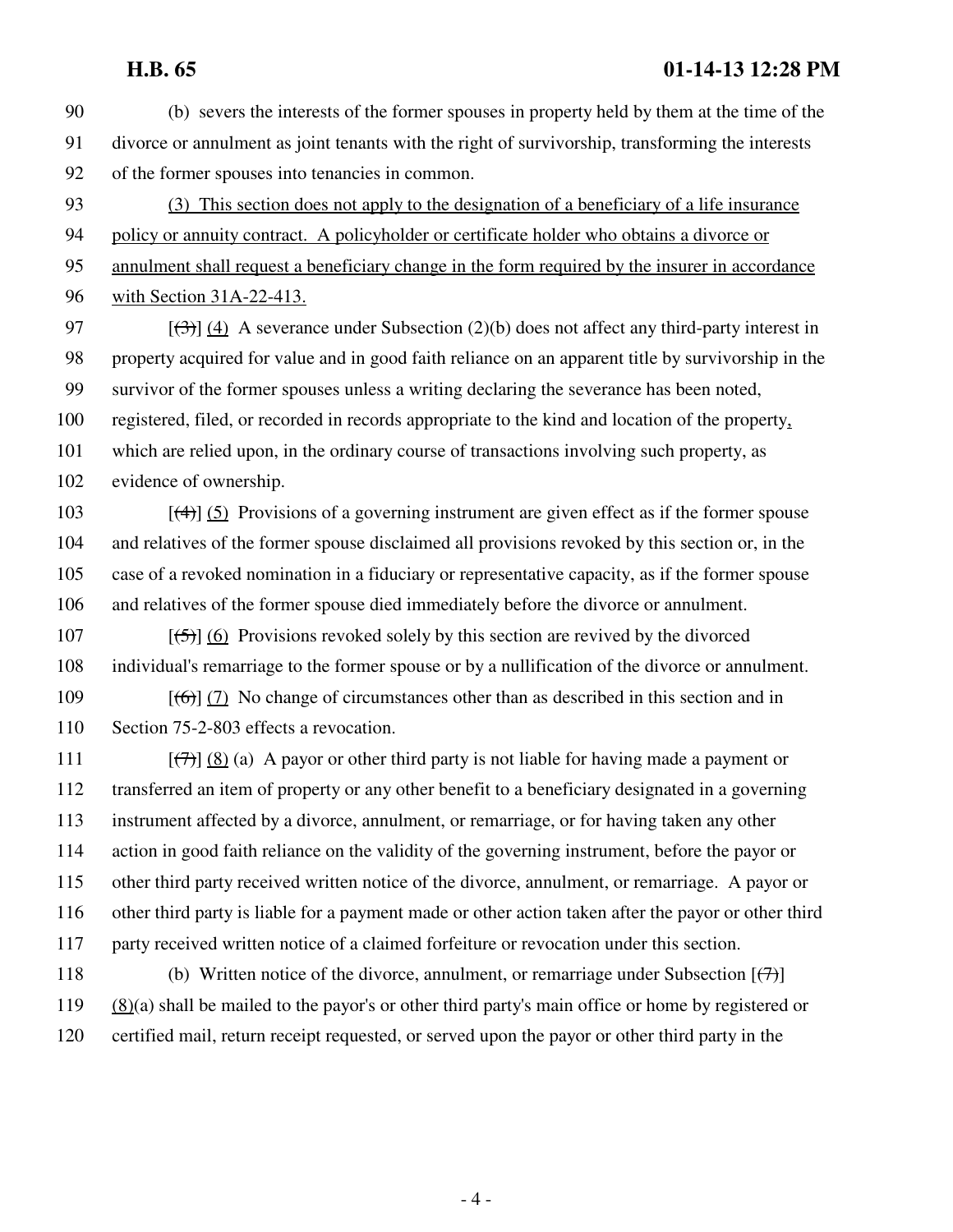## **01-14-13 12:28 PM H.B. 65**

121 same manner as a summons in a civil action. Upon receipt of written notice of the divorce, 122 annulment, or remarriage, a payor or other third party may pay any amount owed or transfer or 123 deposit any item of property held by it to or with the court having jurisdiction of the probate 124 proceedings relating to the decedent's estate or, if no proceedings have been commenced, to or 125 with the court having jurisdiction of probate proceedings relating to the decedent's estates 126 located in the county of the decedent's residence. The court shall hold the funds or item of 127 property and, upon its determination under this section, shall order disbursement or transfer in 128 accordance with the determination. Payments, transfers, or deposits made to or with the court 129 discharge the payor or other third party from all claims for the value of amounts paid to or 130 items of property transferred to or deposited with the court.

131  $[(8)(9)(a)$  A person who purchases property from a former spouse, relative of a 132 former spouse, or any other person for value and without notice, or who receives from a former 133 spouse, relative of a former spouse, or any other person a payment or other item of property in 134 partial or full satisfaction of a legally enforceable obligation, is neither obligated under this 135 section to return the payment, item of property, or benefit, nor is liable under this section for 136 the amount of the payment or the value of the item of property or benefit. But a former spouse, 137 relative of a former spouse, or other person who, not for value, received a payment, item of 138 property, or any other benefit to which that person is not entitled under this section is obligated 139 to return the payment, item of property, or benefit, or is personally liable for the amount of the 140 payment or the value of the item of property or benefit, to the person who is entitled to it under 141 this section.

142 (b) If this section or any part of this section is preempted by federal law with respect to 143 a payment, an item of property, or any other benefit covered by this section, a former spouse, 144 relative of the former spouse, or any other person who, not for value, received a payment, item 145 of property, or any other benefit to which that person is not entitled under this section is 146 obligated to return that payment, item of property, or benefit, or is personally liable for the 147 amount of the payment or the value of the item of property or benefit, to the person who would 148 have been entitled to it were this section or part of this section not preempted.